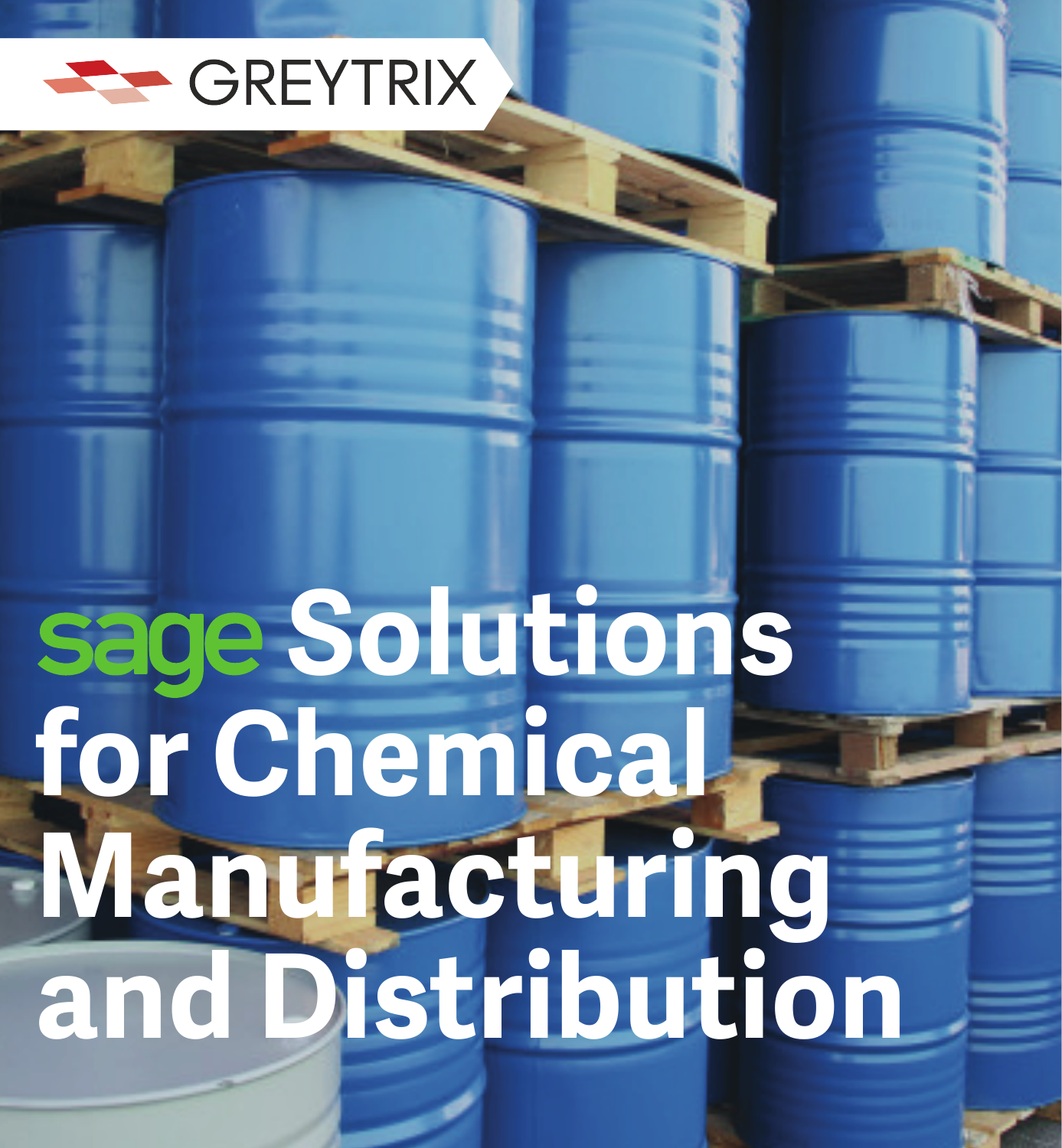## We are Greytrix The mid-market leader in business applications ................................................................................................................................................................................................................................ ................................................................................................................................................................................................................................

Greytrix provides business management software solutions and services to 1000+ customers<br>worldwide. With 250+ techno-functional worldwide. With 250+ techno-functional consultants and over 2 decades of experience for Sage product lines and been awarded "Sage Partner of the Year" multiple times, Greytrix brings complete end-to-end assistance for your technical consultations, product customizations, data migration, system integrations, third-party add-on development and implementation competence.

Whilst in tune with our global reach, locally our success is built on understanding and meeting our customers' needs via a highly skilled network of Sage Solution Providers of Greytrix.

In an increasingly global market place many businesses are developing an international presence. As such they require robust solutions catering for multiple legislations, currencies and languages.

Solutions must offer integration and customisation over multiple platforms. Greytrix, as a global business understands these challenges and provides ERP and CRM solutions to meet the demands of international business.

Our extensive range of solutions address the challenges of businesses in virtually any industry segment and enables our customers to manage and optimise their business processes with ease.

Through our industry focus, we can provide solutions across finance, distribution, discrete and process manufacturing, services, mining, agriculture, retail, warehousing and logistics. Our comprehensive global mid-market product portfolio together with our local and international ISV products and on-premise or cloud delivery confirms our position as the ERP and CRM visionary in Africa providing true end to end business management solutions.

|                                         | <b>Lower Mid-Market</b>                                 | <b>Upper Mid-Market</b>                                                                    |
|-----------------------------------------|---------------------------------------------------------|--------------------------------------------------------------------------------------------|
|                                         |                                                         | Sage CRM                                                                                   |
| Application and<br>Integration<br>Layer | Sage 300 ERP                                            | Sage X3                                                                                    |
|                                         | <b>Sage Retail</b><br><b>Visual Process</b><br>Sage EDM | <b>Sage Business</b><br><b>Sage Budgeting</b><br><b>ISV</b><br>Intelligence<br>& Reporting |
| Delivery<br>Platform                    | <b>On Premise</b>                                       | <b>Hybrid Cloud</b><br><b>Private Cloud</b>                                                |
|                                         | <b>Mobility and Connected Services</b>                  |                                                                                            |
| Service<br>Enablement                   | <b>Sage Netcash</b>                                     | <b>Sage Inventory Advisor</b><br>eCommerce                                                 |
|                                         | Sage Mobile SFA                                         | <b>Sage Mobile Service</b>                                                                 |